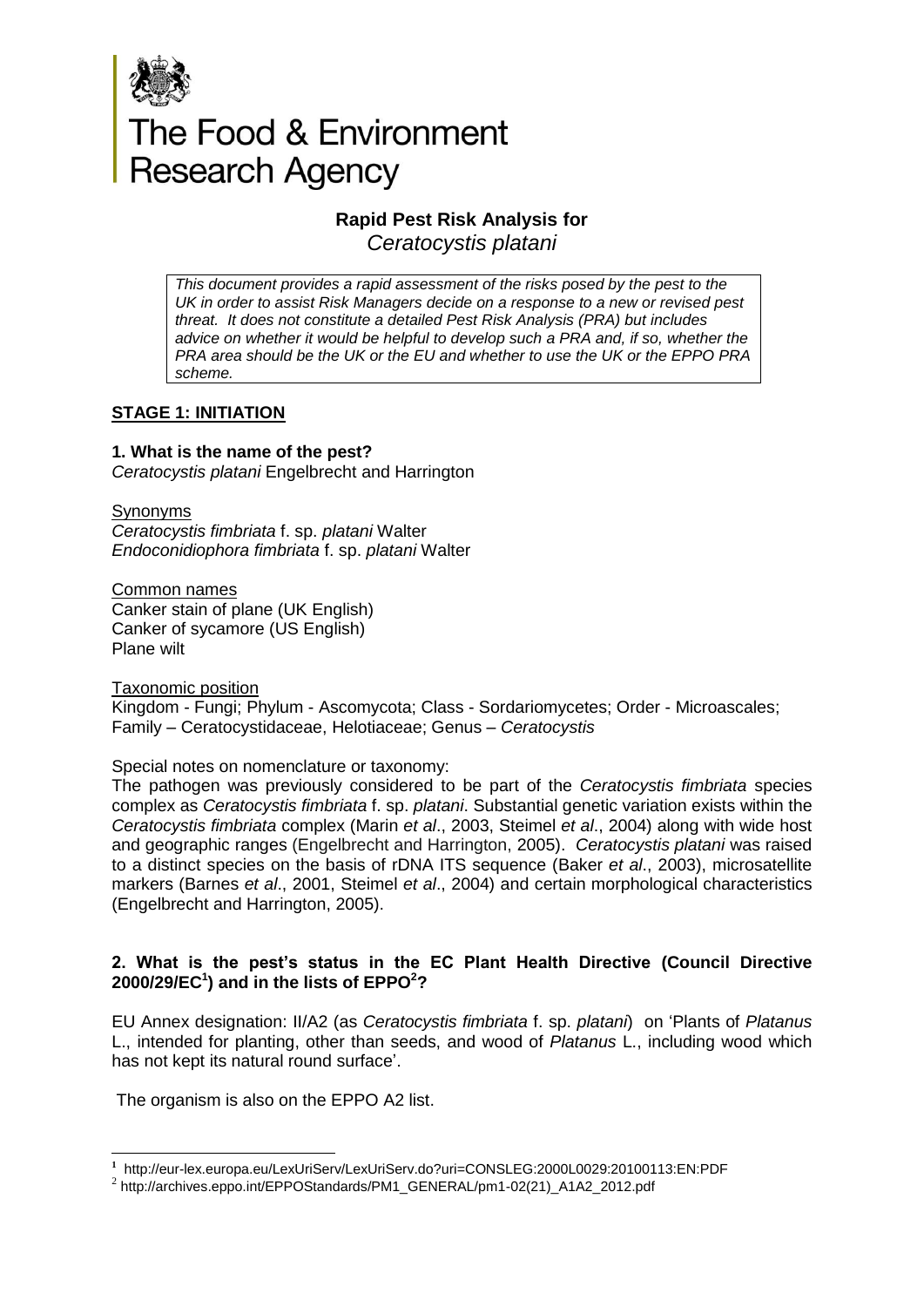#### **3. What is the reason for the rapid assessment?**

This pathogen has been identified in the Tree Health and Plant Bio-security Action Plan as being of concern to the UK.

# **STAGE 2: RISK ASSESSMENT**

#### **4. What is the pest's present geographical distribution?**

The disease was first reported in the USA in 1935 affecting *Platanus x acerifolia*, although there is evidence the disease was observed perhaps as early as 1926 (Panconesi, 1999). In subsequent years the disease was reported in almost all Atlantic seaboard states (Panconesi *et al*., 2003). It was then reported in plantations and in natural forests of *P. occidentalis* (McCracken and Burkhardt, 1977). The disease has also been reported in California (Perry and McCain, 1988). It is speculated that the fungal pathogen is native to North American forests (Panconesi, 1999).

The disease was first found in Europe in Marseille, France in 1945 (Anselmi *et al*., 1994). The disease was reported in Italy in 1972 but dead plane trees had already been reported in southern Italy in the 1960s (Panconesi *et al*., 2003). The pathogen is now present in almost all of Italy with the exception of Sardinia and some southern regions, where plane trees are uncommon (Panconesi, 1999). It is speculated that the disease was introduced during World War II on colonized crating material or dunnage from the USA (Panconesi, 1981; 1999; Santini and Capretti, 2000; Baker *et al*. 2003). The pathogen spread throughout Italy and was reported in Spain in 1977 (La Porta *et al*., 2008) and Switzerland in 1986 (Matasci and Gessler, 1997). These reports were associated with urban plantings but in 1986 the disease was discovered in natural forests of *P. orientalis* in Sicily, Italy (La Porta *et al*., 2008) and more recently in Greece (Tsopelas and Angelopoulos, 2004). The introduction to Greece is speculated to be via infected London Plane rooted-cuttings from Italy (Ocasio-Morales *et al*., 2007)

In Spain the presence of *C. platani* was confirmed in 2010 in a small plantation of *Platanus acerifolia* in Catalonia and the current status of the disease in Spain is considered to be transient and under eradication (EPPO PQR, 2013). In France<sup>3</sup> the pathogen has been reported in the most southern regions – Languedoc-Roussillon, Midi-Pyrénées, Provence-Alpes-Côte d'Azur, Rhône-Alpes, Aquitaine (EPPO PQR, 2013). The disease has also been reported in Armenia (Simonyan and Mamikonyan, 1982).

DNA profiling studies suggest this pathogen was introduced in Europe and in California from the eastern United States (Engelbrecht *et al*., 2004).

In addition to records from the established literature, Soulioti *et al*. (2008) reported that the pathogen was also in Belgium, Serbia and Iran. Anselmi *et al.* (1994) also reported that there was an unconfirmed report of the strain in Belgium and some unconfirmed reports of the pathogen in Algeria, northern France and Turkey (Anselmi *et al.,* 1994). However, these reports are not in the current EPPO PQR database or CABI Crop Protection Compendium and should be considered with caution.

The confirmed distribution of the pathogen is given in Table 1.

 $\overline{\phantom{a}}$ 

[pyrenees.agriculture.gouv.fr/IMG/pdf/note\\_info\\_mars2011\\_cle8858c1.pdf](http://www.draaf.midi-pyrenees.agriculture.gouv.fr/IMG/pdf/note_info_mars2011_cle8858c1.pdf) <http://www.fredonra.com/collectivites/le-chancre-colore-du-platane/> [http://www.fredonra.com/files/2012/11/CC\\_communes\\_conta\\_novembre121.pdf](http://www.fredonra.com/files/2012/11/CC_communes_conta_novembre121.pdf)

 $3$  See also: [http://www.draaf.midi-](http://www.draaf.midi-pyrenees.agriculture.gouv.fr/IMG/pdf/note_info_mars2011_cle8858c1.pdf)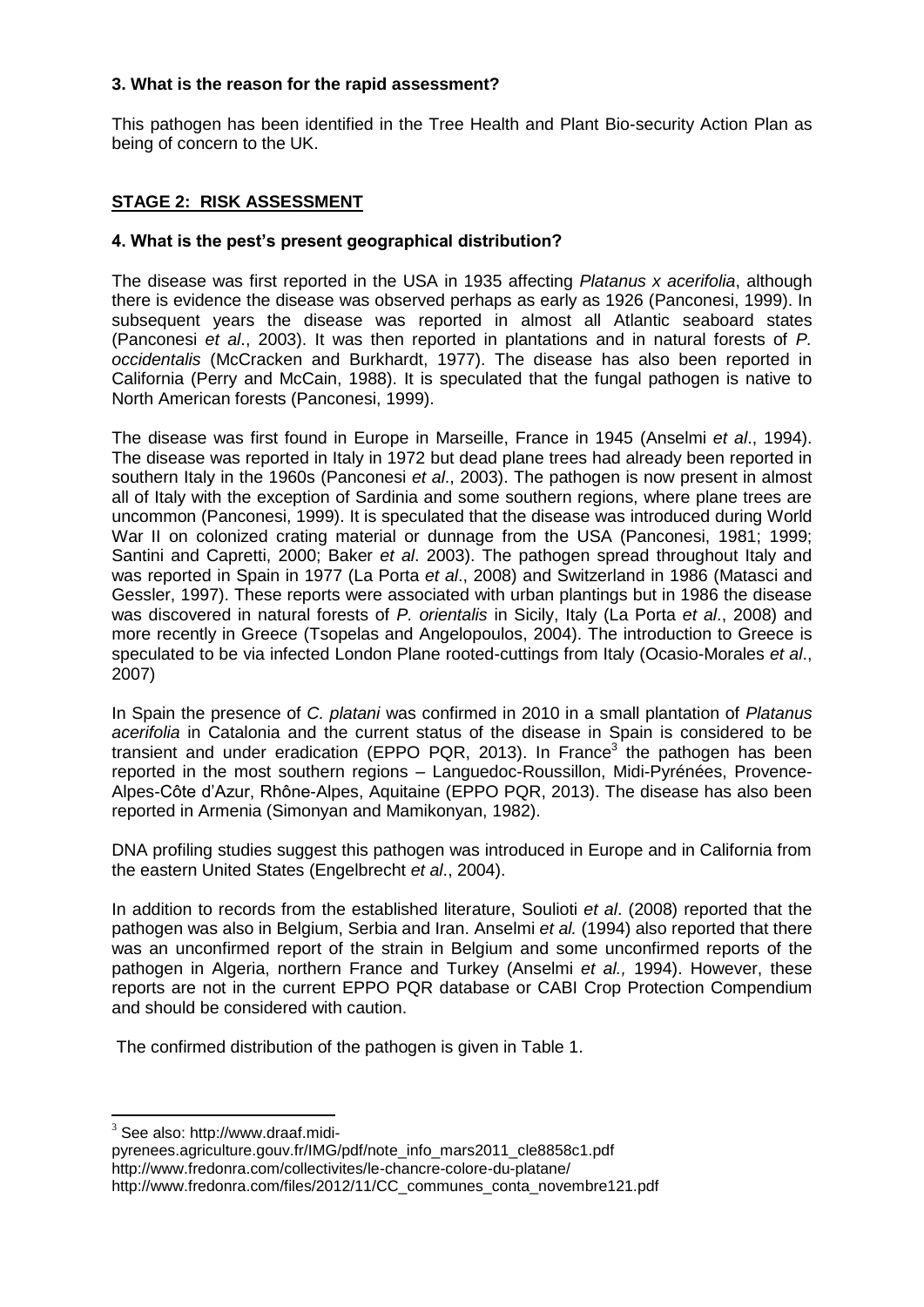**Table 1.** Known distribution of *Ceratocystis platani* (from EPPO PQR, 2013)

| <b>North America</b>   | USA (Jackson and Sleeth, 1935; Panconesi et al., 2003)                                                                                                                                                                                                           |  |  |  |
|------------------------|------------------------------------------------------------------------------------------------------------------------------------------------------------------------------------------------------------------------------------------------------------------|--|--|--|
| <b>Central America</b> | No record                                                                                                                                                                                                                                                        |  |  |  |
| <b>South America</b>   | No record                                                                                                                                                                                                                                                        |  |  |  |
| Caribbean              | No record                                                                                                                                                                                                                                                        |  |  |  |
| <b>Europe</b>          | France (Ferrari and Pichenot, 1976; Anselmi et al., 1994),<br>Greece (Tsopelas and Angelopoulos, 2004; Ocasio-Morales et<br>al., 2007), Italy (Panconesi et al., 2003), Switzerland (Matasci<br>and Gessler 1997), Spain (under eradication) (EPPO PQR,<br>2013) |  |  |  |
| <b>Africa</b>          | No record                                                                                                                                                                                                                                                        |  |  |  |
| Asia                   | Armenia (Simonyan and Mamikonyan, 1982)                                                                                                                                                                                                                          |  |  |  |
| Oceania                | No record                                                                                                                                                                                                                                                        |  |  |  |

#### **5. Is the pest established or transient, or suspected to be established/transient in the UK?** *(Include summary information on interceptions and outbreaks here).*

The pest is not considered to be present in the UK. However, an entry on the Fungal Records Database of Britain and Ireland (FRDBI, http://www.fieldmycology.net/FRDBI/FRDBI.asp) lists one record of *Ceratocystis fimbriata* (as *Endoconidiophora fimbriata*), on/with a *Platanus* tree in 1966 in Canterbury, Kent (FRDBI Record No.: 1378905). No further information is available.

# **6. What are the pest's natural and experimental host plants; of these, which are of economic and/or environmental importance in the UK?**

*Platanus* species are the only known hosts of *Ceratocystis platani.* Details of hosts are given in Table 2. While *P. orientalis* and *P. x acerifolia* are considered to be extremely susceptible to the disease, *P. occidentalis* has shown some degree of resistance to the pathogen (Panconesi, 1999).

| <b>Scientific</b><br>name                         | Synonym                                           | <b>Common</b><br>name                           | Global distribution of<br>host (CABI, 2013)                                                                                         | <b>Location</b>                                                                  |
|---------------------------------------------------|---------------------------------------------------|-------------------------------------------------|-------------------------------------------------------------------------------------------------------------------------------------|----------------------------------------------------------------------------------|
| <b>Platanus</b><br>$\boldsymbol{x}$<br>acerifolia | Platanus x<br>hispanica,<br>Platanus x<br>hybrida | London<br>Plane                                 | Planted worldwide                                                                                                                   | <b>USA</b><br>(Panconesi,<br>1999)<br>Italy (Panconesi et al.,<br>2003)          |
| Platanus<br>occidentalis                          |                                                   | American<br>Sycamore,<br>American<br>plane tree | <b>Native</b><br><b>North</b><br>to<br>America.<br>Plantings<br><i>in</i><br>Italy                                                  | USA (McCracken and<br>Burkhardt, 1977)                                           |
| <b>Platanus</b><br>orientalis                     | Platanus<br>digitata,<br>Platanus<br>digitifolia  | Oriental<br>plane                               | Natural and planted to<br>Asia.<br>and<br>European<br><b>Planted</b><br>Oceania,<br>in.<br><b>North</b><br>South<br>and<br>America. | Italy (Panconesi et al.,<br>2003)<br>Greece (Tsopelas and<br>Angelopoulos, 2004) |

| Table 2. Natural hosts of Ceratocystis platani |
|------------------------------------------------|
|------------------------------------------------|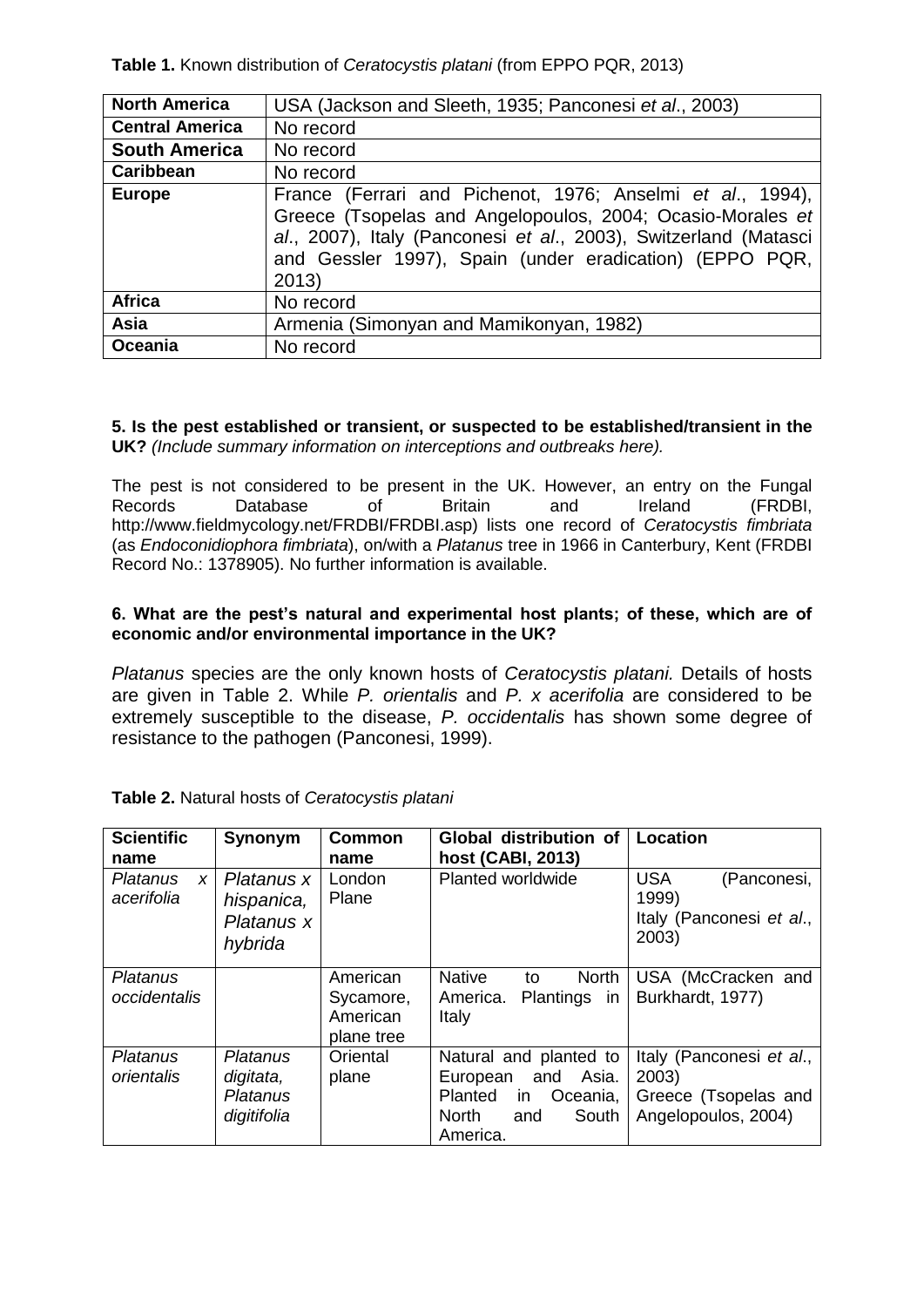*Platanus x acerifolia* and *Platanus orientalis* both have a considerable presence in the UK (Figure 1 and Figure 2). Some plantings of *Platanus orientalis* occur in England and Wales.

Twenty-nine nurseries offer *Platanus* trees for sale in the UK (RHS, 2013).



**Figure 1.** Distribution of *Platanus orientalis* in the UK (shaded areas indicate presence in 10km squares over the UK (Figure taken from the Botanical society of the British Isles Maps Scheme – [www.bsbimaps.org.uk])



**Figure 2.** Distribution of *Platanus x acerifolia* in the UK (shaded areas indicate presence in 10km squares over the UK (Figure taken from the Botanical society of the British Isles Maps Scheme – [www.bsbimaps.org.uk])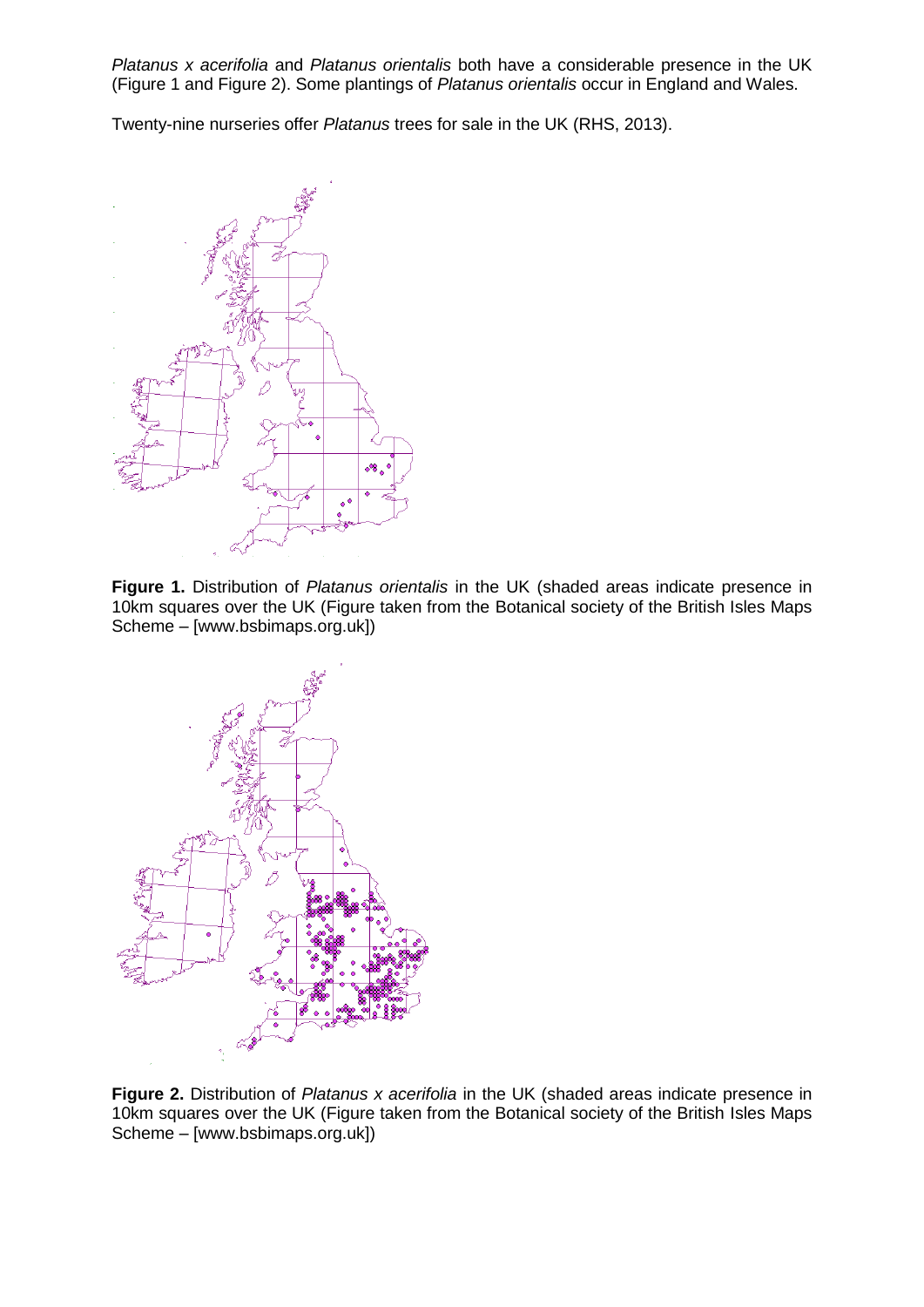# **7. If the pest needs a vector, is it present in the UK?**

No vector is directly associated with the *C. platani*, although it is possible that insects and mammals could transfer infectious propagules of the pathogen between host plants. Other members of the *C. fimbriata* complex have been associated with dispersal by insects. The fruiting bodies and smell of the pathogen are believed to be adaptations for insect dispersal (CABI, 2013). There is evidence that nitidulid beetles acquire the pathogen and visit fresh wounds on susceptible *Populus* (Hinds, 1972) and *Prunus* (Moller and DeVay, 1968) trees. Spores of *C. fimbriata* may be carried externally by ambrosia beetles (Iton, 1966) and can also survive passage through an insect gut (Iton, 1966). Ambrosia beetles are also attracted to diseased plants and produce relatively large amounts of frass in the process of creating breeding galleries within the trunk and branches (Goitia and Rosales, 2001). Frass, containing spores and hyphal fragments, is pushed outside the tree as the galleries are excavated. This fine material has the potential for wind dispersal.

#### **8. What are the pathways on which the pest is likely to move and how likely is the pest to enter the UK?** (*By pathway*):

Movement with infected *Platanus* plants and/or contaminated soil/growing media

| Pathway | Verv     | <b>Unlikely</b> | Moderately $\vert \checkmark$ | Likely | verv   |
|---------|----------|-----------------|-------------------------------|--------|--------|
| title:  | unlikely |                 | likelv                        |        | likely |

The most likely means of international spread is by trade in unknown infected plants (CABI, 2013). Imports of plane trees from third countries are already subject to statutory pre-arrival notification (through normal phytosanitary certification procedures) and there are specific requirements set out in Annex IVAI of Directive 2000/29/EC for plants for planting of *Platanus* originating for the USA and Armenia requiring an official statement that *C. fimbriata f. spp. platani* has not been observed at the place of production or the immediate vicinity in the last complete cycle of vegetation. Recently UK national measures have been introduced requiring prior notification of plants for planting of *Platanus* being moved into the UK from other EU member states through an amendment of the Plant Health (England) Order 2005 (http://www.fera.defra.gov.uk/plants/plantHealth/). Plane trees are already included in the EU Plant Passporting Scheme. *C. fimbriata f. spp. platani* is listed in Annex IIAII of Directive 2000/29/EC and requirements set out in Annex IVAII of Directive 2000/29/EC state that plane trees need either to originate in an area free of the pathogen or consignments must state that no symptoms of the disease have been observed in the place of production or in its immediate vicinity since the beginning of the last complete cycle of vegetation.

The inspection of imported plane tree material will help prevent infected trees with symptoms from entering the UK, however notification of imports does not mean that all plane trees will be inspected and inspection of large plant material can pose logistical difficulties. Additionally, the pathogen could still be present in asymptomatic plants and/or soil/growing media. Consideration should be given to using molecular diagnostic protocols in order to detect the pathogen in such infested material (Panconesi *et al*., 2003).

#### Movement in infested soil/growing media transported with non-host plant material



The pathogen is capable of surviving at least several months in soil (Accordi, 1989). It is therefore feasible, although unlikely, that infested soil or growing media can enter with nonhost plants that are not subject to regulation.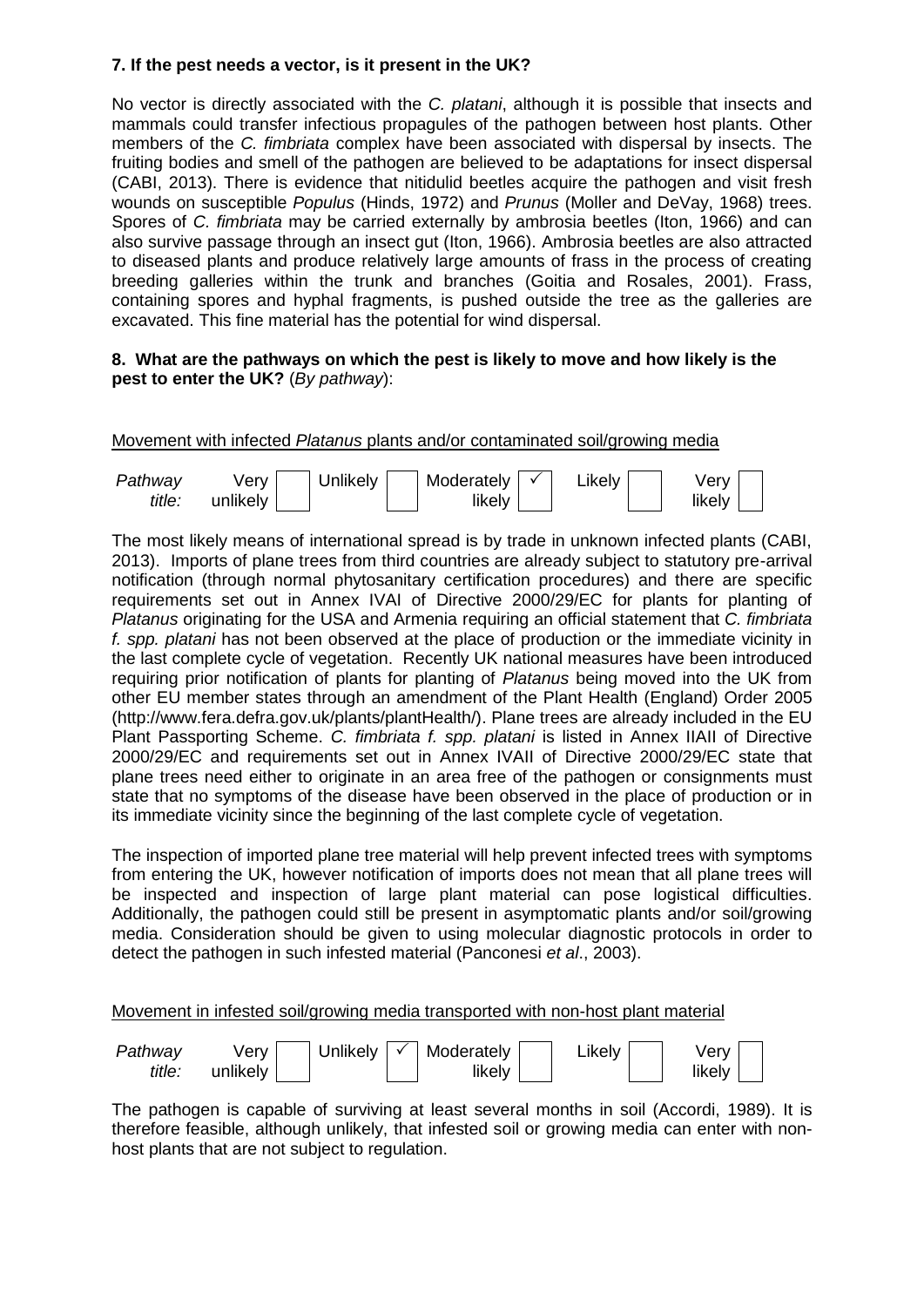Movement with contaminated wood, sawdust and wood packaging material

| Pathway       | Verv             | Unlikely | Moderately $\vert \checkmark$ | Likely | Verv   |
|---------------|------------------|----------|-------------------------------|--------|--------|
| <i>title:</i> | unlikely $\vert$ |          | likelv                        |        | likely |

The initial introduction of the pathogen to Europe is widely accepted to be with wood used as packaging material. However all wood packing entering the EU from third countries would be subject to the requirements of ISPM 15, which regulates wood packaging material used in international trade. Wood packaging material is required to be debarked and subject to a suitable form of treatment such as heat treatment or methyl bromide treatment.

Requirements for wood originating in the USA or Armenia are set out in Annex IVAI of Directive 2000/29/EC and for wood (except in the form of chips, particles, sawdust, shaving, wood waste and scrap) an official statement that the wood has undergone kiln drying to below 20% moisture content is required. For wood in the form of chips, particles, sawdust, shaving, wood waste and scrap from the USA or Armenia an official statement that it has been produced from wood that has been debarked or has undergone kiln drying or appropriate fumigation or has been heat treated is required.

Requirements for the movement of *Platanus* within the EU are set out in Annex IVAII of Directive 2000/29/EC these requirements are that either the wood has originated in an area know to be free from *C. fimbriata* f. spp. *platani* or has undergone kiln drying to below 20% moisture content. This should reduce the risk of the pathogen being introduced by this pathway.

#### Movement with footwear/machinery/equipment contaminated with the pathogen



The pathogen could enter by hitchhiking on footwear, vehicles or equipment. The pathogen is known to survive for several months in soil (Accordi, 1989) so it could be introduced in infested soil attached, for example, to shoes or bicycle tyres. As the pathogen is present in areas likely to be visited by UK tourists this pathway cannot be discounted, but is considered to be unlikely.

# **9. How likely is the pest to establish outdoors or under protection in the UK?**



Based only on the presence of susceptible host material and the current knowledge of the biology of this fungal pathogen it could be considered to be likely to establish in the UK. Abundant susceptible hosts exist in both urban and woodland areas in the UK. The biology of the pathogen means that it is likely to survive in soil and decaying parts of plane trees for several years. Survival of the pathogen is facilitated by the production of numerous chlamydospores. It may survive in wood fragments in river water (Grosclaude *et al*., 1991; Ocasio-Morales *et al*., 2007).

Its climatic responses also do not appear to be an impediment to survival in the UK. The optimum growth temperature of *C. platani* is 25°C and, although the pathogen does not grow below 10°C or above 45°C, it can survive *in vitro* at -17°C for several years. Maximum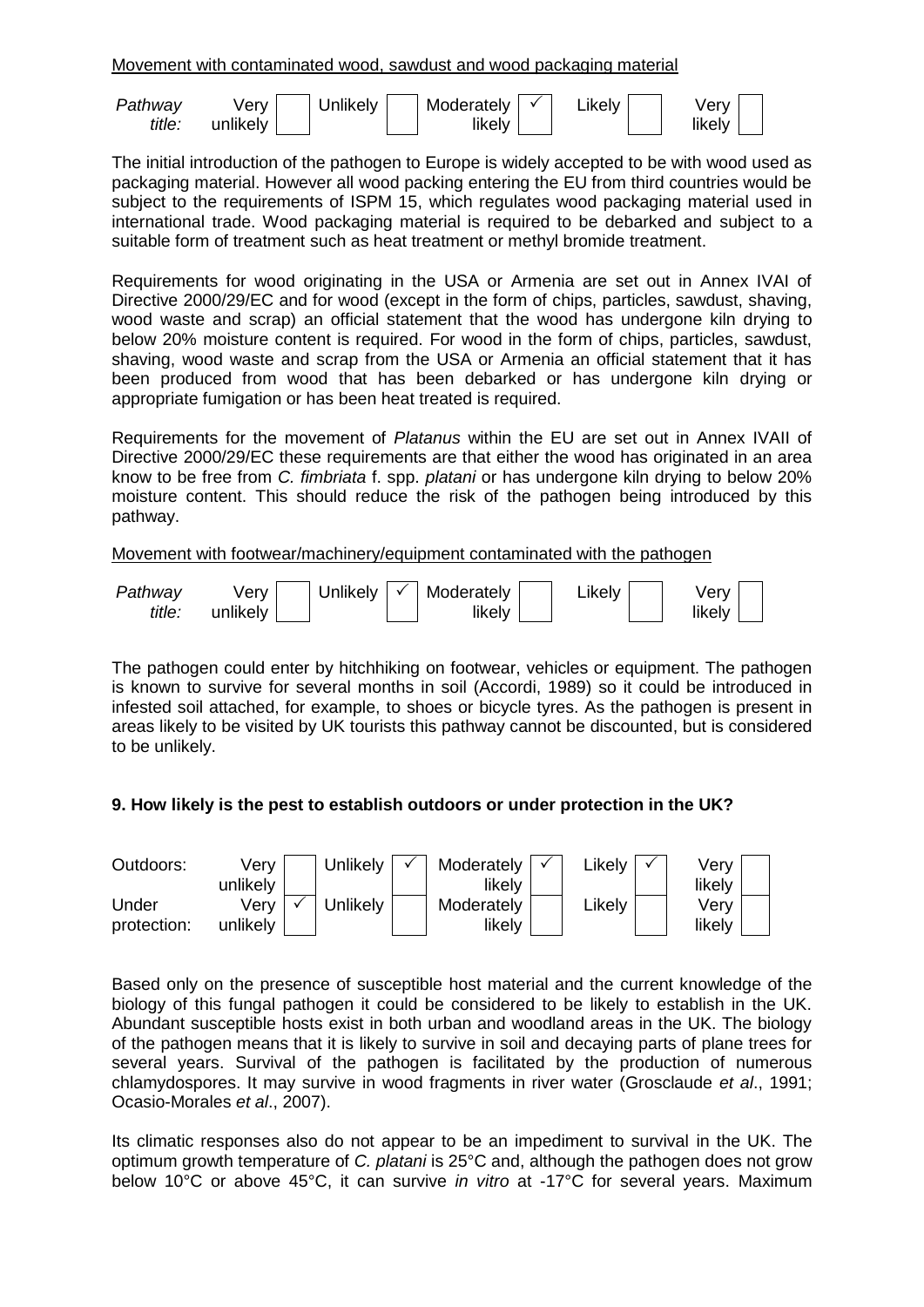germination of conidia and ascospores occurs at 25°C but viability is lost after 48 hours incubation in soil at 35 to 40°C (Accordi, 1989; Mancini and Scapin, 1981). Weather conditions can influence the ability of the pathogen to colonise a tree wound and hence infect a tree, favourable conditions for rapid colonisation are considered to be high humidity and temperatures between 20 and 25°C (Panconesi *et al*., 2003).

However, despite the fungus being present in Europe since 1945, the confirmed distribution of the pathogen shows that it has not progressed further north than the southern departments of France and Geneva in Switzerland. This could be due to various factors. These could include slow or limited spread, a requirement for higher temperatures for disease symptoms to occur or the presence of an unknown vector. More detailed research on the relationship between climate and this pathogen is required to clarify the climatic suitability of the UK, particularly on the role of temperature and humidity in influencing colonisation of tree wounds and symptom development. Further research is also required to determine the likelihood that infected trees and/or infested soil with trees for the nursery trade are an important pathway. Until further data is available, the likelihood of introduction is highly uncertain. Therefore the unlikely, moderately likely and likely boxes have all been ticked.

It is feasible that the pathogen can cause disease under protection based upon its biology and optimum growth temperature but this species is unlikely to be grown in protected cultivation.

#### **10. How quickly could the pest spread in the UK?**



The pathogen is principally spread through human mediated transport; either through movement of infected host material, infested soil/growing media or contaminated machinery, equipment, host contact with footwear/clothing. Urban trees are particularly prone to the disease as these are frequently subject to pruning and pollarding – this effectively causes an open wound permitting the pathogen to enter the tree (Panconesi *et al*., 2003). *C. platani* is considered a wound pathogen as it cannot invade the tree through a sound epidermis (Panconesi *et al*., 2003).

Also in urban areas, the species grown is typically the London plane that has limited genetic variability in the population and is highly susceptible to the pathogen (Panconesi, 1999). The pathogen can also move relatively quickly via water. Water-borne dispersal of the pathogen is of importance in France, Switzerland, and Italy (Grosclaude *et al*., 1991). *Platanus orientalis* is a riparian species, the pathogen will be able to spread along water courses, this, combined with aerial dispersal of the pathogen in infested beetle frass, may lead to rapid spread of the pathogen within a particular area (Ocasio-Morales *et al*., 2007).

However, although the pathogen may spread rapidly once introduced through specific clusters of plane trees, based on the rate of spread elsewhere in Europe, wider dispersal could be more protracted. The fungus was first introduced into Europe in the 1940s and took 30 years to spread throughout Italy before its discovery in 1972. The rate of spread in France and Spain after the pathogen's presence was known was considerably less; the pathogen has a restricted distribution in each of those countries despite being introduced over thirty years ago. Therefore, if the pathogen was introduced into the UK, and if a UK climate is suitable for symptoms to develop, it could spread relatively quickly if undetected.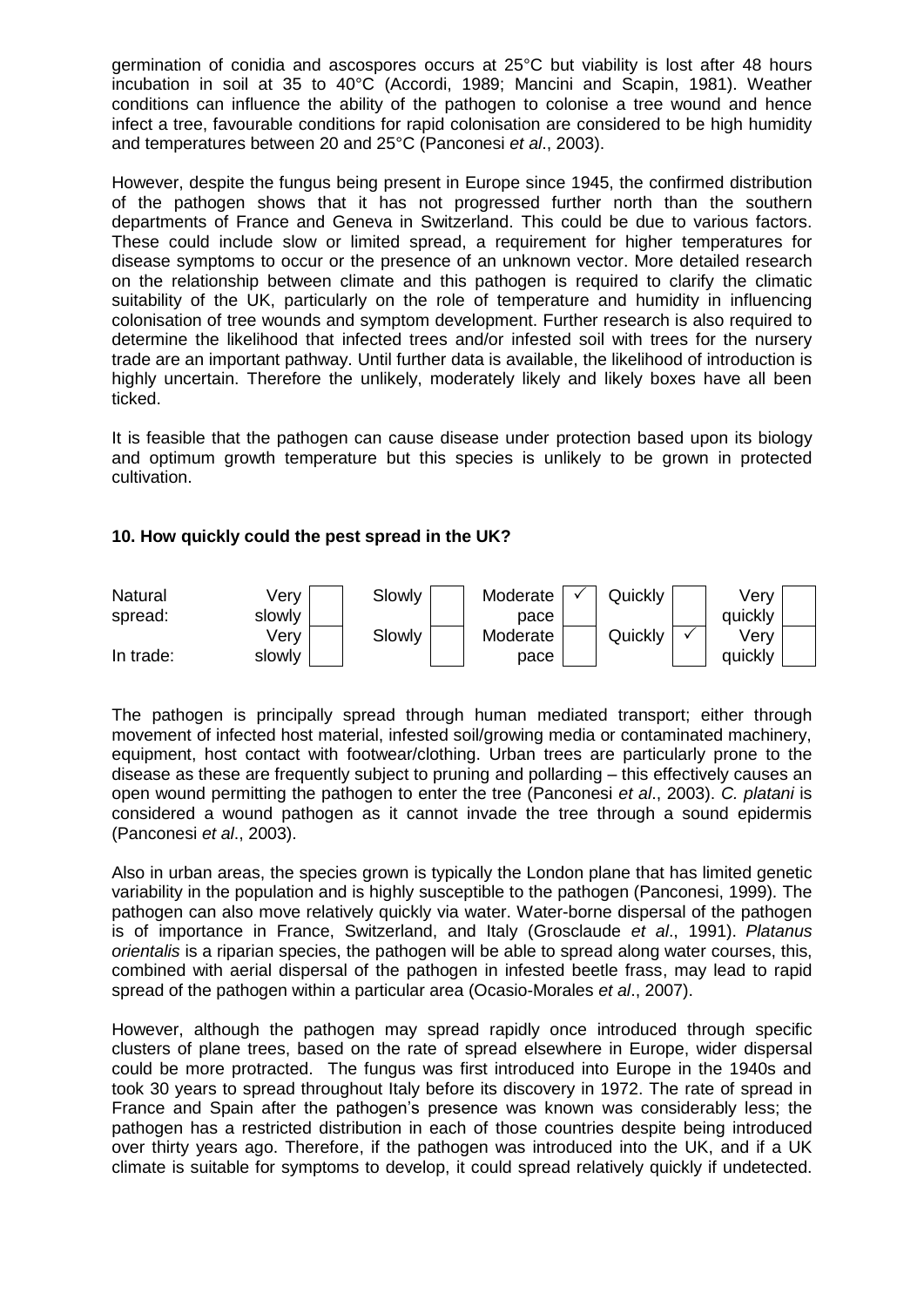However, if the pathogen was detected and movement of material from contaminated areas was reduced or prohibited, it is likely that natural spread of the pathogen would be at a moderate pace.

#### **11. What is the area endangered by the pest?**

Should the UK's climate be suitable for the disease to occur, anywhere plane trees are grown would be affected. Plane trees are grown throughout the UK but the Midlands and Southern parts of England would be most affected.

#### **12. What is the pest's economic, environmental or social impact within its existing distribution?**



*Ceratocystis platani* is a serious disease of plane trees both in the USA and Europe. It causes staining of the xylem, disruption of water movement, formation of cankers and eventually tree death (Ocasio-Morales *et al*., 2007). The parasite colonises the woundexposed tissue immediately on contact and a single infection can kill a tree of 30-40 cm diameter in 2-3 years (Panconesi, 1999). Infected trees typically die within 3-6 years. The disease has killed tens of thousands of plantation trees and street trees in the eastern United States, California, and southern Europe (La Porta *et al*., 2008).

#### Impact in the USA

In Gloucester, New Jersey, which is one of the earliest centres of infection (thought to have been introduced in 1926), by 1949, 87.1% of the original London plane trees had already died and an additional 4.3% were infected (Walter *et al.,* 1952). In Philadelphia, where the disease was thought to have been present in London plane trees for at least a decade before its initial discovery in 1935, the disease had killed 10,000 out of a total 150,000 trees by 1945. By the 1970s the disease was present in *P. occidentalis* in some natural forests in Arkansas (McCracken and Burkhardt*,* 1977). However, the rate of spread in *P. occidentalis* forests appeared to be slower as *P. occidentalis* seemed to display some resistance to the pathogen (Panconesi *et al*., 2003).

#### Impact in Europe

In Italy and the south-east of France the disease has caused serious losses to urban trees and natural plantings. In Marseille, where the first phase of infection started in 1945, 1850 *Platanus* trees with an average age of 110 years were killed between 1960 and 1972 (about 13% of the initial population) (Ferrari & Pichenot, 1976). At Forte dei Marmi, one of the oldest infection centres in Italy, 90% of all plane trees died of the disease in the twenty-year period from 1972-1991 (Panconesi *et al*., 2003). In 1986, there was a first report of *C. platani*  invading a natural forest of *P. orientalis* in Sicily (Panconesi *et al*., 2003).

In 2006, the pathogen was identified as the cause of plane tree death along the Canal du Midi, a UNESCO world heritage site in France. The canal is lined with around 42,000 plane trees and up to 2011, around 2,500 trees have been felled, destroyed and replaced with disease-resistant planes. It is speculated that the remaining 40,000 will need to be destroyed over the next 20 years – at an estimated cost of around  $\epsilon$ 210m (£180m) (Willsher, 2011).

Since the pathogen was first detected in Greece in 2003, it has had dramatic impact on natural populations of *P. orientalis* in the southwest of the country. Ornamental plane trees in residential areas and recreational sites apparently have died, with some of the dead trees centuries old. However, the impact has been greater in natural stands. Hundreds of dead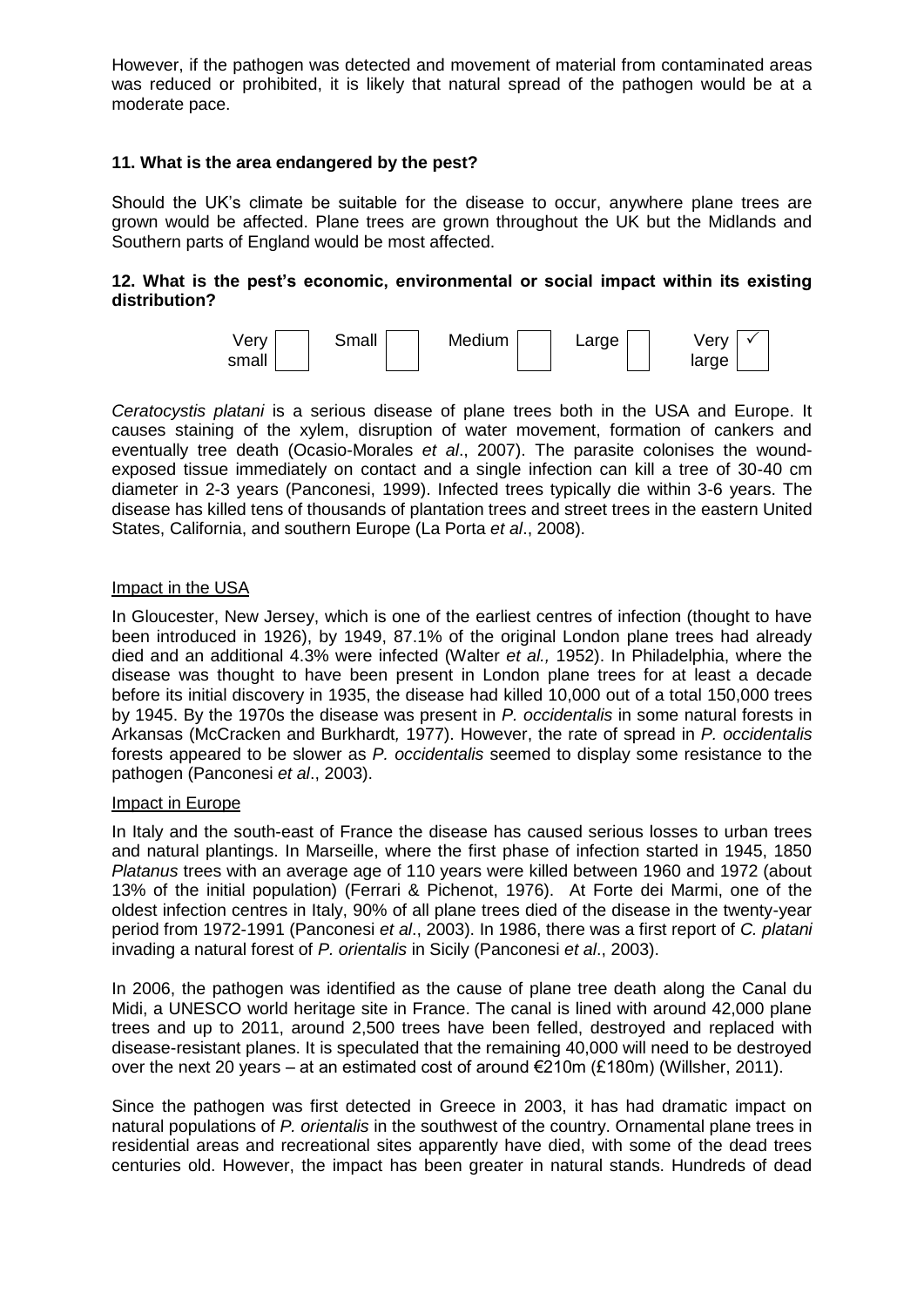and dying oriental planes were found along streams and rivers. Patches of 15 to 20 dead and dying trees were often observed (Ocasio-Morales *et al*., 2007).

The removal of diseased mature trees in urban areas and along waterways and replacement with disease resistant trees or alternative species is costly. Also, the removal of mature trees could negatively affect tourism to some of the affected areas. In urban areas, the removal of mature trees will drastically affect the character and aesthetic value of a neighbourhood.

# **13. What is the pest's potential to cause economic, environmental or social impacts in the UK?**



The pathogen has been proven to cause serious disease in Italy and southern France. Should the pathogen establish in the UK, where London plane is relatively widely grown in urban, recreational and woodland areas, it is likely to result in the widespread infection and ultimately death of plane trees. Parts or all of the diseased trees would need to be removed for safety reasons. As a large number of London plane trees in the UK are mature (100-300 years old) (Hull, 2009) the cost of removing these trees and replacing them with resistant alternatives could be considerable (compare with costs of removing trees from the Canal du Midi above).

London plane trees in urban environments are particularly at risk. This tree is often specified in urban schemes for its aesthetic characteristics (foliage, crown shape, bark colour), longevity, ability to withstand environmental extremes, pollution, drought, pruning and soil compaction (Anselmi *et al*., 1994; Dineva, 2004). The tree is also considered to have a role in mitigating air pollution in highly polluted areas. Whilst London plane is not a native tree and was introduced to the UK over 300 years ago, they now form an integral part of London's landscape, in addition to being common in other UK cities. It has been reported that a tenth of all trees in Greater London are London planes<sup>4</sup> and the tree is such a significant feature of London that it gave the tree its common name. London plane accounts for some of the tallest and most planted trees in the city and within London is planted in a range of public and communal areas, including a number of parks and squares (such as the Royal Parks in central London) and also as roadside trees. Should these trees have to be removed it will considerably alter the aesthetic character of these urban environments, possibly having an adverse affect on tourism and access to green spaces for the residents.

In 2009, one London Plane tree was valued by the London Tree Officers Association at £750,000, and is therefore considered to be the UK's most valuable tree (Hull, 2009).

In addition to ornamental uses, the tree is used for timber and as fuel wood although it is difficult to determine its importance for these uses. The Plane tree's wood is moderately strong and is often used to construct outdoor furniture. The timber is also used for veneer. This use is also likely to be affected however little information available on how much wood is sourced from plane trees.

The 29 nurseries which sell *Platanus* saplings to wholesale or retail would also be affected.

#### **14. What is the pest's potential as a vector of plant pathogens?**

*Ceratocystis platani* is a plant pathogen with no capacity to act as a vector of other pathogens.

 4 http://www.aranya.co.uk/planes/text/intro.html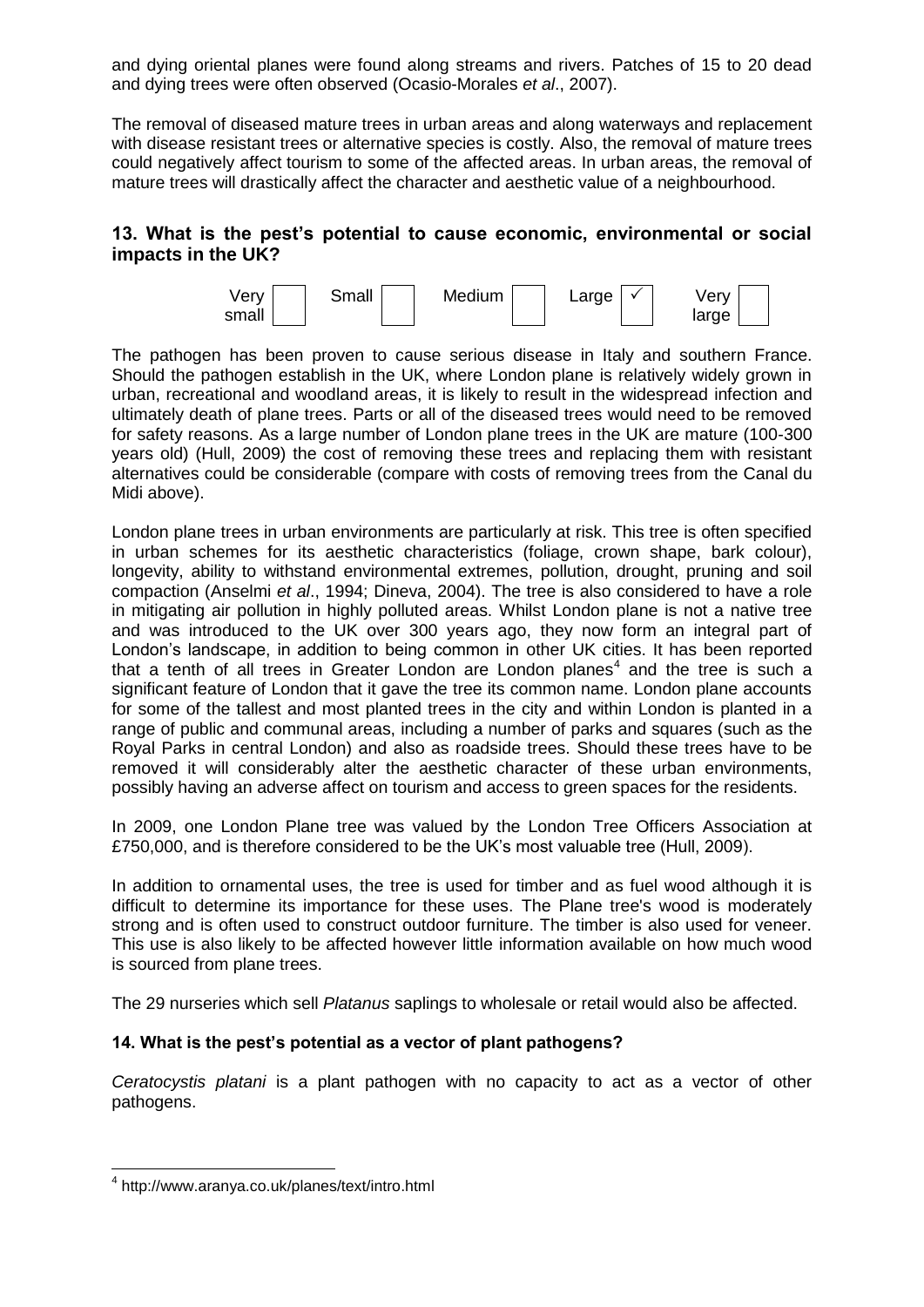# **STAGE 3: PEST RISK MANAGEMENT**

**15. What are the risk management options for the UK?** *(Consider exclusion, eradication, containment, and non-statutory controls; under protection and/or outdoors).*

The pathogen is listed in Annex IIAII of Directive 2000/29/EC with the specific requirement for plants for planting (other than seeds) and wood of *Platanus* L. in Annex IVA for plants originating from the USA and Armenia (section I) and for plants originating within the community (section II). This means that the movement of plane trees into the UK is already regulated. Recently UK national measures have been introduced requiring prior notification of plants for planting of *Platanus* being moved into the UK from other EU member states through an amendment of the Plant Health (England) Order 2005 (http://www.fera.defra.gov.uk/plants/plantHealth/).

However the specific requirements within Directive 2000/29/EC rely on the observation of visual symptoms. The pathogen has no known incubation period and wounds are immediately colonised. Unless through destructive sampling the wood is cut and staining observed, in trees that have been freshly cut and recently infected there may be no visual symptoms of the disease (the material is effectively asymptomatic). It could take more than one cycle of vegetation for wilting to occur which is often when the disease is first noticed. Since the pathogen can only infect through open wounds, trees could also be inspected for evidence of old wounds and these wounds could be tested for presence of the pathogen. It could also be stipulated that the trees cannot be moved for at least two years from any pruning/cutting activities. The notification requirement recently introduced by the UK would enable targeted inspection of the highest risk imported planting material.

#### Removal of infected material

Should the pathogen be introduced to the UK and eradication is attempted, the removal and destruction of infected material and restriction on planting susceptible host material would be required. If the pathogen is to be eradicated susceptible hosts would have to be removed from an outbreak site. Good practice would be to remove the entire tree including the stump as it can still become reinfected. However, if the mycelium of the pathogen is not in the roots, felling the tree at the base can separate a healthy stump from a diseased crown. Panconesi, (1999) recommends that if infection is present in the roots of the tree, the whole infected tree and all surrounding *Platanus* trees need to be removed since the pathogen can survive for long periods in the roots and the pathogen is readily spread through root anastomoses between neighbouring trees. However, complete removal of the tree is unlikely to be recommended in practice and herbicides are likely to be used to prevent re-growth from the roots/stump. Non-susceptible hosts could be planted instead of plane trees and as the pathogen is very host specific it would not be necessary to completly remove all traces of the pathogen from the soil.

If the pathogen is to be subjected to containment only, pruning of the infected parts of a tree could be attempted, although in reality this is only likely to delay the onset of tree death. Wounding of the trees would need to be kept to a minimum and any open wound should be treated with an appropriate preventative fungicide to stop subsequent colonisation. The removal and destruction of infested material is likely to produce enormous amounts of inoculum (such as sawdust which has the potential to allow airborne dispersal of the pathogen) (Panconesi *et al*., 2003) and several measures would need to be in place during eradication operations. These include the collection of sawdust and all residues during felling operations. Previous felling operations in outbreaks have required the suspension of vehicle traffic, the use of large plastic sheets to catch sawdust under the infected trees and the felling trees of in one piece or with as few cuts as possible (Panconesi, 1999). The resulting wood would need to be treated effectively (by heat treatment for example). Sawdust and smaller plant residues should be burnt and items which cannot be burnt (such as roots and stumps) should be disposed of by deep burial. Panconesi (1999) also recommends that once felling has been completed it is necessary to disinfect the plastic sheeting with 2%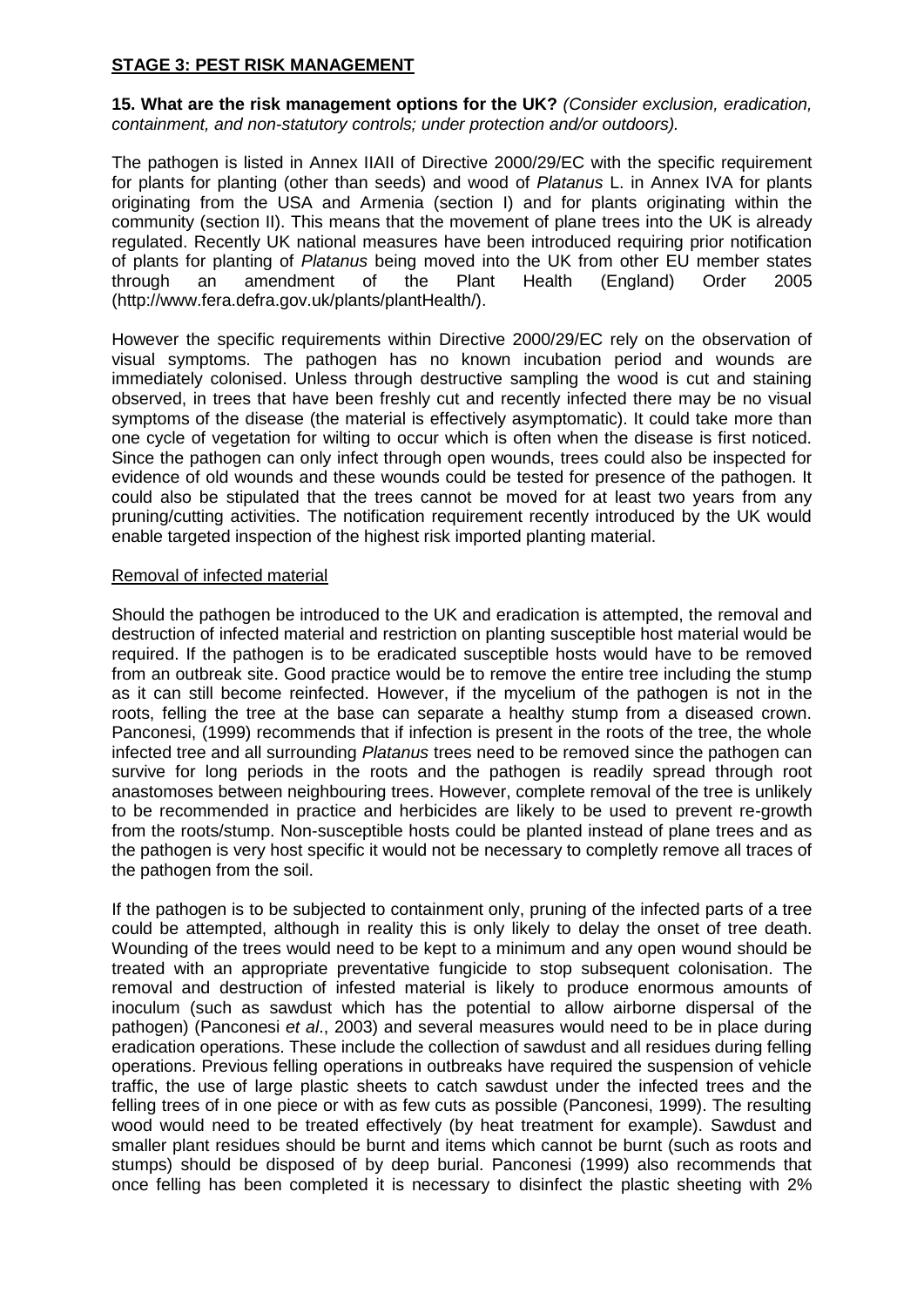sodium hypochlorite solution or 2% benomyl. Tools used in the operation are particularly liable to pass on the disease to new sites and should be cleaned thoroughly to remove any plant material and disinfected by immersion for several minutes in alcohol or sodium hypochlorite.

#### Chemical and Biological Control

Externally applied chemical treatments do not appear to be entirely effective (Panconesi, 1999). Pressure injection of effective fungicides such as cabendazim, thiabendazole and imazalil achieved a temporary halt to infection but could not eliminate the pathogen from the tree (Panconesi, 1999). However these chemicals currently do not have approval for this kind of use, if the use of chemical controls was considered to be appropriate in an outbreak situation approval would need to be sought. Biocontrol measures, whilst some show promise *in vitro*, also appear unable to provide complete control of the pathogen (Turchetti and Panconesi, 1982; Accordi, 1989; Panconesi, 1999).

#### Host Resistance

The high susceptibility and genetic uniformity of London plane favour rapid onset of the disease and spread of the pathogen., *P. occidentalis* clones with resistance to the pathogen exist (Panconesi, 1999). However, they cannot be cultivated in Europe because of a lack of acclimation and a high susceptibility to anthracnose caused by *Apiognomonia veneta* (Vigouroux and Olivier, 2004). The source of resistance was exploited by crossing resistant *P. occidentalis* with *P. orientalis* accessions from Greece which produced accessions with partial or complete resistance (Vigouroux and Olivier, 2004). Additional resistant *Platanus x acerifolia* genotypes suitable for European cultivation were produced by Pilotti *et al*. (2009).

#### **16. Summary and conclusion of rapid assessment**

*Ceratocystis platani* is an important pathogen of plane trees. The pathogen is already present in Europe and, despite current EU wide legislation designed to limit its further spread, the pathogen is still spreading in France and other southern member states. Although it is moderately likely that the pathogen could enter the UK, the likelihood of establishment is assessed as very uncertain because, although hosts are widespread and the known climatic responses suggest that the climate is suitable, since its arrival 70 years ago the pathogen has spread widely in southern Europe but has never been reliably confirmed north of a latitude approximating to Geneva.

If the pathogen establishes, large economic impacts may occur. Felling, removal and destruction of infested material would be very costly. Biosecurity measures during clean up operations to prevent further dispersal of the pathogen would need to be stringent and therefore add to the cost. Plane trees are a very common urban tree and if the disease becomes widespread, several major UK cities would lose a considerable proportion of their trees from parks, roadsides and squares. This could affect the character of certain cities and ultimately have adverse affects on tourism and access to green spaces for the residents. No fully effective chemical or biocontrol options currently exist and although resistant *Platanus* genotypes are available, it would take several years/decades for any affected habitats to recover.

The Plant Health (England) (Amendment) Order 2013, which came into force in January 2013 strengthened existing EU measures to limit the spread of this pathogen through the introduction of statutory notifications requirements for all imports of *Platanus* (Plane), along with several other genera of trees. A major uncertainty is the risk that the pathogen could be introduced via asymptomatic host planting material and associated soil / growing media. Although not all imported material can be checked, the notification requirements enable further evaluation of this risk through the development of a surveillance strategy, enabling targeted inspection of the highest risk imported planting material i.e. trees imported from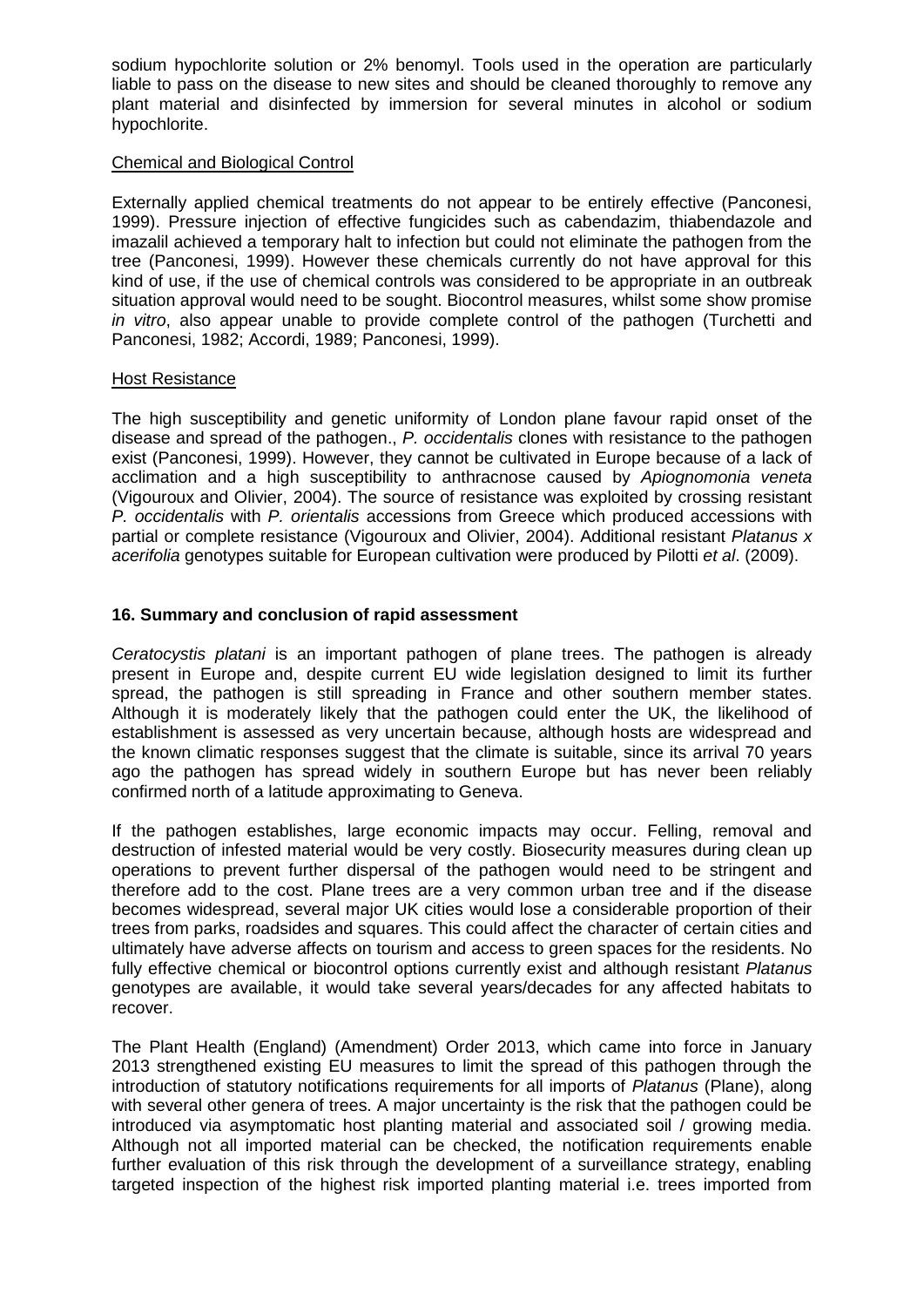areas where the disease is known to occur. Trees showing damage or suspicious symptoms would be submitted for more detailed laboratory examination and testing for the presence of the pathogen.

# **17. Is there a need for a detailed PRA? If yes, select the PRA area (UK or EU) and the PRA scheme (UK or EPPO) to be used.** *(for PH Risk Management Work stream to decide) (put tick in box)*

Although this rapid PRA is highly uncertain, it is based on the available literature. The uncertainties expressed are supported by experts contacted overseas. It is clear that further research is required on this pathogen to determine whether climate or some other factor is limiting its establishment to southern Europe.

| J.<br>г |  |
|---------|--|
|         |  |

| Yes | PRA area: | PRA scheme: |  |
|-----|-----------|-------------|--|
|     | UK or EU  | UK or EPPO  |  |

#### **18. Given the information assembled within the time scale required, is statutory action considered appropriate / justified?**

Yes<sup>1</sup> Statutory action

 $\checkmark$  No Statutory action

Statutory action against *Ceratocystis platani* is a requirement of the EU Plant Health Directive 2000/29/EC. It is an important pathogen of plane trees and although the likelihood of establishment in the UK is very uncertain, the potential impacts could be large and control very expensive. A surveillance strategy is being developed to target inspections at the highest risk imported planting material, with any plants exhibiting suspect symptoms to be submitted for laboratory testing.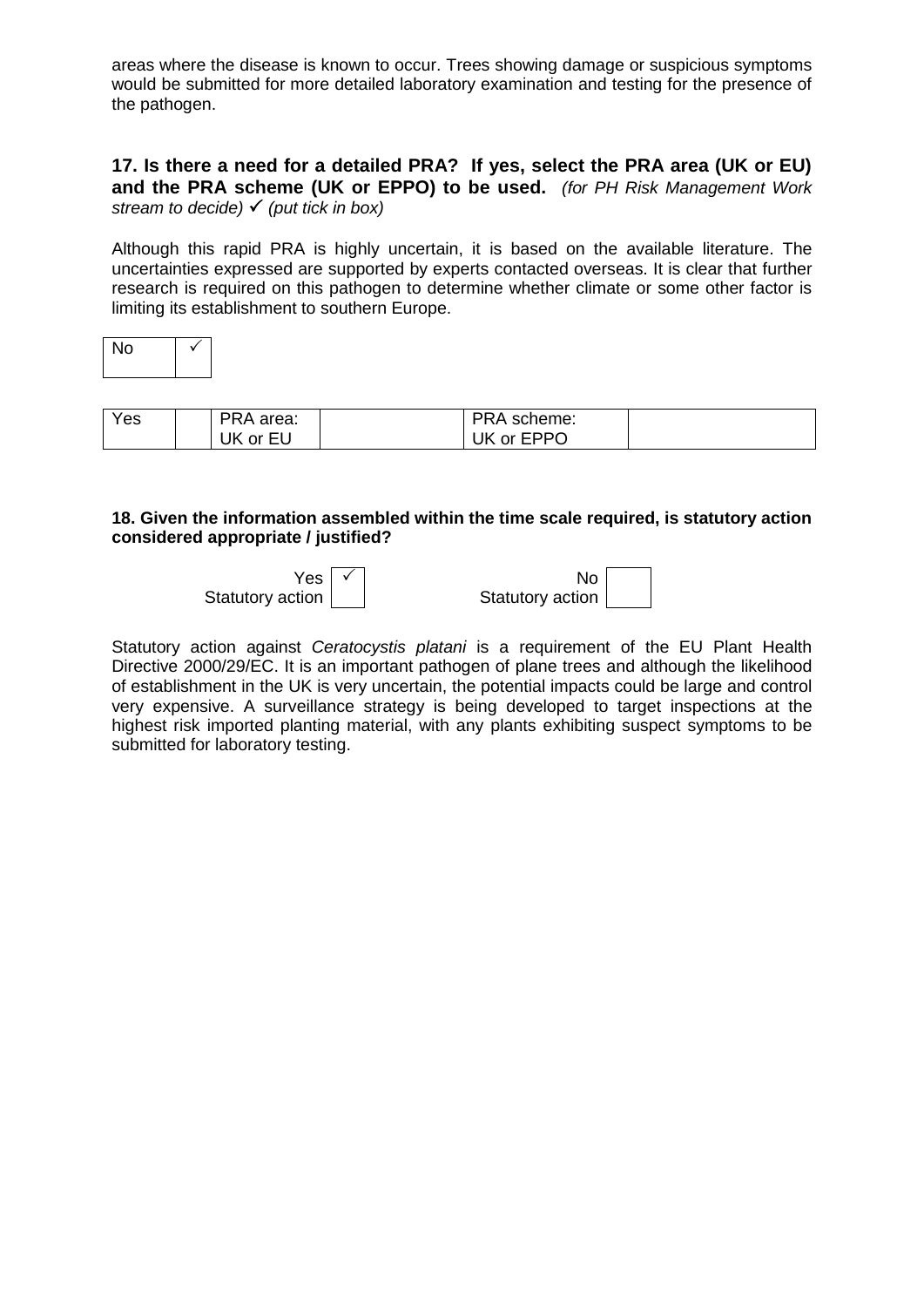#### **REFERENCES**

Accordi SM, 1989. The survival of *Ceratocystis fimbriata* f.sp. *platani* in the soil. *Informatore Fitopatologico* 39, 57-62.

Anselmi N, Cardin L, Nicolotti G, 1994. Plane decline in European and Mediterranean countries: associated pests and their interactions. *EPPO Bulletin* 24, 159-171.

Baker CJ, Harrington TC, Kraus U, and Alfenas AC, 2003. Genetic variability and host specialization in the Latin American clade of *Ceratocystis fimbriata*. *Phytopathology* 93, 1274-1284.

Barnes I, Gaur A, Burgess T, Roux J, Wingfield BD, Wingfield MJ, 2001. Microsatellite markers reflect intra-specific relationships between isolates of the vascular wilt pathogen *Ceratocystis fimbriata*. *Molecular Plant Pathology* 2, 319-325.

CABI, 2013. CABI Crop Protection Compendium. [http://www.cabi.org/cpc].

Dineva SB, 2004. Comparative studies of the leaf morphology and structure of white ash *Fraxinus americana* L. and London plane tree *Platanus acerifolia* Willd growing in polluted area. *Dendrobiology* 52, 3–8.

Engelbrecht CJB, Harrington TC, 2005. Intersterility, morphology and taxonomy of Ceratocystis fimbriata on sweet potato, cacao and sycamore. *Mycologia* 97, 57-69.

Engelbrecht CJB, Harrington TC, Steimel J, Capretti P 2004. Genetic variation in eastern North American and putatively introduced populations of *Ceratocystis fimbriata* f. *platani*. *Molecular Ecology* 13, 2995–3005.

EPPO, 2013. PQR – EPPO database on quarantine pests (available online). [http://www.eppo.int].

Ferrari JP, Pichenot M, 1976. The canker stain disease of plane tree in Marseilles and in the south of France. *European Journal of Forest Pathology* 6,18-25.

Goitia W, Rosales CJ, 2001. Relacion entre la incidencia de escolitidos y la necrosis del cacao en Aragua, Venezuela. *Manejo Integrado de Plagas* 62, 65-71.

Grosclaude C, Olivier R, Pizzuto JC, Romiti C, 1991. Etude expérimentale du transport de l'inoculum de *Ceratocystis fimbriata* f. *platani* par l'eau d'une rivière. *European Journal of Forest Pathology* 21,168-171.

Hinds TE, 1972. Insect transmission of *Ceratocystis* species associated with aspen cankers. *Phytopathology* 62, 221-225.

Hull, R, 2009. A short guide to the London plane. [http://www.highburyfieldsassociation.org/TheLondonPlane.pdf]

Iton EF, 1966. Ceratocystis wilt. In: *Annual Report on Cacao Research*, 1965. St. Augustine, Trinidad: Imperial College of Tropical Agriculture, University of the West Indies, 44-56.

Jackson LWR, Sleeth B, 1935. A new disease affecting Platanus orientalis in the eastern United States. *Phytopathology* 25, 22.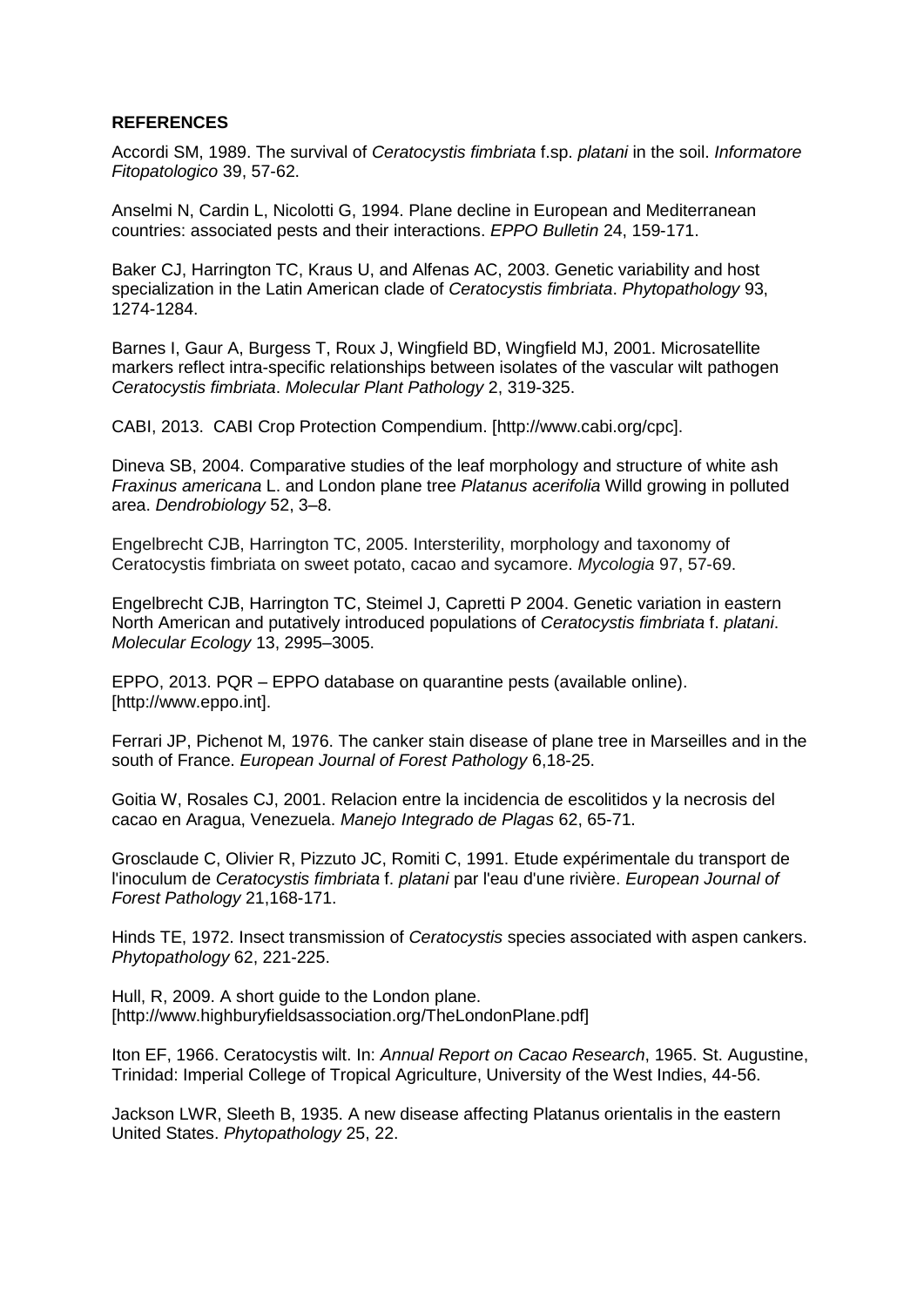La Porta N, Capretti P, Thomsen IM, Kasanen R, Hietala AM, Von Weissenberg, K, 2008. Forest pathogens with higher damage potential due to climate change in Europe. *Canadian Journal of Plant Pathology* 30, 177–195.

Mancini G, Scapin I, 1981. Effect of some nutritive and environmental factors on development in vitro of *Ceratocystis fimbriata* f. *platani. Rivista di Patologia Vegetale* 17, 163–174.

Marín M, Castro BL, Gaitan A, Preisig O, Wingfield BD and Wingfield MJ 2003. Relationships of *Ceratocystis fimbriata* isolates from Colombian coffee-growing regions based on molecular data and pathogenicity. *Journal of Phytopathology* 151, 395–405.

Matasci M, Gessler C, 1997. Ein pilz bedroht die existenz der platane. *Acta Veterinaria Hungarica* 45, 69-75.

McCracken FI, Burkhardt EC, 1977. Destruction of sycamore by canker stain in the midsouth. *Plant Disease Reporter* 61, 984-986.

Moller WJ, DeVay JE, 1968b. Insect transmission of *Ceratocystis fimbriata* in deciduous fruit orchards. *Phytopathology* 58,1499-1508.

Ocasio-Morales RG*,* Tsopelas P*,* Harrington TC, 2007*,* Origin of *Ceratocystis platani* on native *Platanus orientalis* in Greece and its impact on natural forests*. Plant Disease* 91*,* 901- 904.

Panconesi A, 1981. *Ceratocystis fimbriata* of plane trees in Italy: biological aspects and possibility of control. *Proceedings of the Fifth Congress of the Mediterranean Phytopathological Union*, Patras, Greece, 21-27 September 1980., 184-185.

Panconesi A, 1999. Canker stain of plane trees: a serious danger to urban plantings in Europe. *Journal of Plant Pathology* 81, 3-15.

Panconesi A, Moricca S, Dellavalle I, Torraca G, 2003. The epidemiology of canker stain of Plane tree and its spread from urban plantings to spontaneous groves and natural forests. In: *Second International Symposium on plant health in urban horticulture*, Berlin, Germany, 27-29 August, 2003 [ed. by Balder, H.\Strauch, K. H.\Backhaus, G. F.]. Berlin, Germany: Biologische Bundesanstalt für Land- und Forstwirtschaft, 84-91.

Perry E, McCain AH, 1988. Incidence and management of canker stain in London plane trees in Modesto, California. *Journal of Arboriculture* 14, 18-19.

Pilotti M, Brunetti A, Tizzani L, Marani O, 2009. Platanus *x* acerifolia genotypes surviving to inoculation with *Ceratocystis platani* (the agent of canker stain): first screening and molecular characterization. *Euphytica* 169, 1–17.

RHS, 2013. RHS Plant Finder [http://apps.rhs.org.uk/rhsplantfinder/]

Santini A, Capretti P, 2000. Analysis of the Italian population of *Ceratocystis fimbriata* f. sp. *platani* using RAPD and minisatellite markers. *Plant Pathology* 49, 461-467.

Simonian SA, Mamikonyan TO, 1982. Disease of plane tree. *Zashchita-Rastenii* 8, 23-24.

Soulioti N, Tsopelas P, Woodward S, 2008. *Ceratocystis platani*: an invasive fungal pathogen threatening natural populations of Oriental Plane in Greece. Abstract: Second *Meeting of IUFRO Work Unit on Invasive Species in International Trade* May 27-30, 2008 Shepherdstown, WV.

[http://www.forestry.gov.uk/pdf/IUFRO\_Shepherdstown\_Soulioti\_Ceratocystis\_platani.pdf/\$F ILE/IUFRO\_Shepherdstown\_Soulioti\_Ceratocystis\_platani.pdf ]